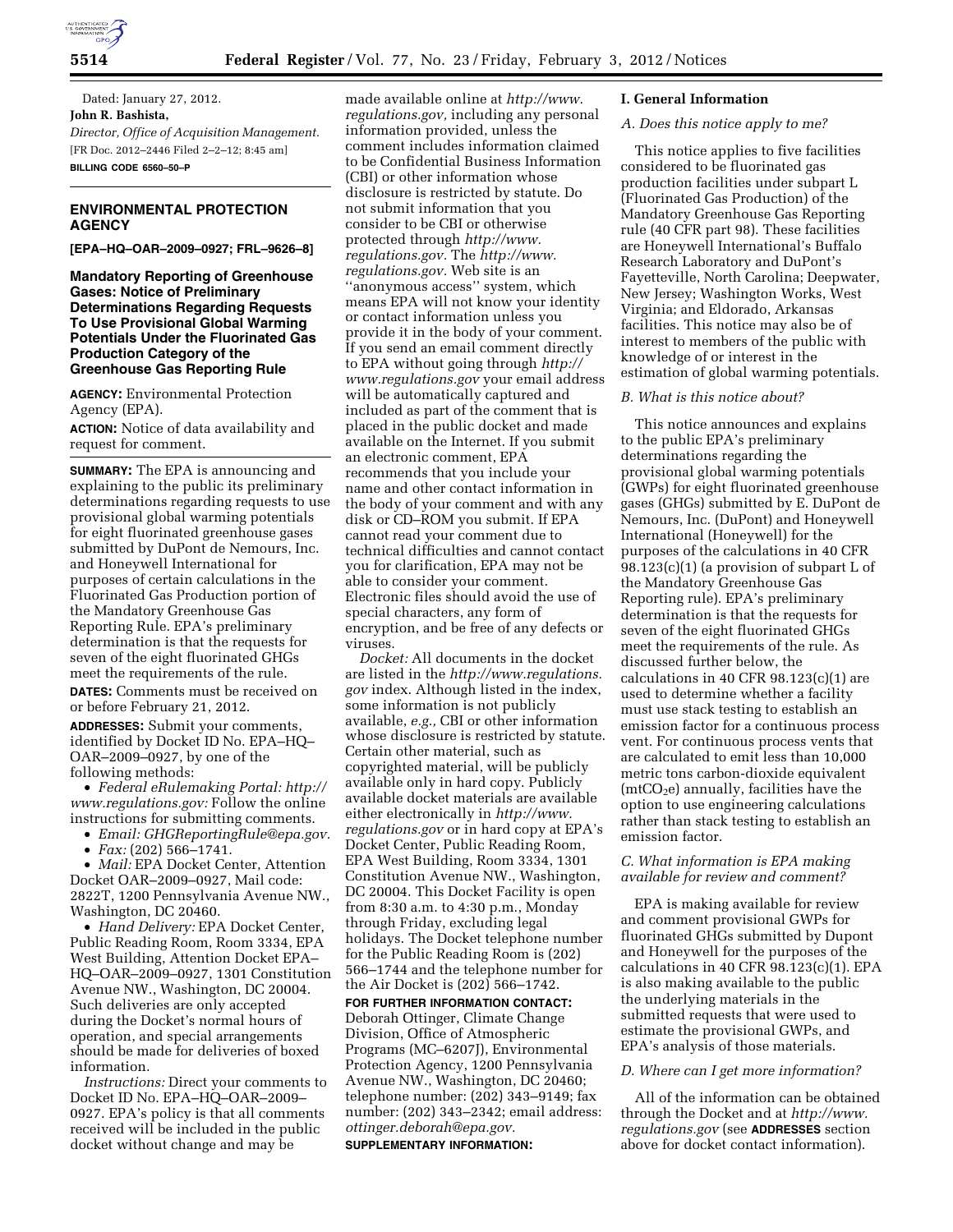# *E. Submitting Confidential Business Information (CBI).*

Do not submit information you are claiming as CBI to EPA through *[http://](http://www.regulations.gov) [www.regulations.gov](http://www.regulations.gov)* or email. Clearly mark the part of the information that you claim to be CBI. Information so marked will not be disclosed except in accordance with procedures set forth in 40 CFR part 2. For CBI information in a disk or CD–ROM that you mail to EPA, mark the outside of the disk or CD–ROM as CBI and then identify electronically within the disk or CD–ROM the specific information that is claimed as CBI. In addition to one complete version of the comment that includes information claimed as CBI, a copy of the comment that does not contain the information claimed as CBI must be submitted for inclusion in the public docket.

#### **II. Background**

Under 40 CFR 98.123(c)(1), fluorinated gas producers that wish to use 40 CFR 98.123(c) (the Emission Factor Method or Emission Calculation Factor Method) to estimate emissions from a continuous process must make a preliminary estimate of the annual carbon dioxide equivalent  $(CO<sub>2</sub>e)$ emissions of fluorinated GHGs from each process vent. They are required to do so using the engineering calculations or assessments specified in the rule. If the preliminary estimate indicates that a vent emits  $10,000$  mtCO<sub>2</sub>e or more annually, facilities must use stack testing to establish an emission factor for that vent. If the preliminary estimate indicates that a vent emits less than 10,000 mtCO<sub>2</sub>e annually, facilities may use engineering calculations or assessments to establish an emission calculation factor.

Under 40 CFR 98.123(c)(1)(v), to convert the fluorinated GHG emissions to  $CO<sub>2</sub>e$ , fluorinated gas producers must use Equation A–1 of 40 CFR 98.2. For fluorinated GHGs whose GWPs are not listed in Table A–1 to subpart A of part 98, producers must use a default GWP of 2,000 unless they submit a request to use other GWPs for those fluorinated GHGs in that process under 40 CFR 98.123(c)(1)(vi), and EPA approves that request.

Under 40 CFR 98.123(c)(1)(vi), fluorinated gas producers may submit a request to use a GWP other than 2,000 for fluorinated GHGs whose GWPs are not listed in Table A–1 to subpart A if their process vent emits one or more fluorinated GHGs (1) whose GWPs are not listed in Table A–1 to subpart A, (2) that are emitted in quantities that, with a default GWP of 2,000, result in total calculated annual emissions equal to or

greater than  $10,000$  metric tons  $CO<sub>2</sub>e$  for the vent, and (3) that they believe have GWPs that would result in total calculated annual emissions less than 10,000 metric tons  $CO<sub>2</sub>e$ .

Under 40 CFR 98.123(c)(1)(vi)(B), EPA reviews each request to determine whether it is complete, substantiates each of the provisional GWPs, and demonstrates that the process vents are calculated to emit less than 10,000 metric tons  $CO<sub>2</sub>e$  of fluorinated GHGs only when the proposed provisional GWPs, not the default GWP of 2,000, are used for the fluorinated GHGs for which the provisional GWPs are requested. If EPA makes a preliminary determination that each of these criteria is met, EPA publishes a notice for public comment including the determination and the data and analysis submitted by the producers under 40 CFR 98.123(c)(1)(vi)(A)(1) through (3).

Under 40 CFR 98.123(c)(1)(vi)(A)(1) through (3), fluorinated gas producers must include the following information in the request for each fluorinated GHG that does not have a GWP listed in Table A–1 to subpart A of part 98 and that constitutes more than one percent by mass of the stream emitted from the vent:

(1) The identity of the fluorinated GHG, including its chemical formula and, if available, CAS number.

(2) The estimated GWP of the fluorinated GHG.

(3) The data and analysis that supports the estimate of the GWP of the fluorinated GHG, including:

(i) Data and analysis related to the low-pressure gas phase infrared absorption spectrum of the fluorinated GHG.

(ii) Data and analysis related to the estimated atmospheric lifetime of the fluorinated GHG (reaction mechanisms and rates, including for example, photolysis and reaction with atmospheric components such as hydroxyl radicals (OH), ozone  $(O_3)$ , carbon monoxide (CO), and water).

(iii) The radiative transfer analysis that integrates the lifetime and infrared absorption spectrum data to calculate the GWP.

(iv) Any published or unpublished studies of the GWP of the gas.

#### *A. Requests to Use Provisional GWPs*

On February 25, 2011, Honeywell requested to use provisional GWPs for two fluorinated GHGs for the purposes of the calculations in paragraph (c)(1) of 40 CFR 98.123. Honeywell requested to use provisional (*i.e.,* lower) GWPs for two commercial chemicals produced at their Buffalo Research Laboratory: HFC– 1234ze and HFC–1234yf. Honeywell

included published scientific papers and other information to fulfill the requirements under paragraphs  $(c)(1)(vi)(A)(1)$  through (3) of 40 CFR 98.123.

On February 28, 2011, DuPont requested to use provisional GWPs for six fluorinated GHGs for the purposes of calculations in 40 CFR 98.123(c)(1). DuPont requested to use provisional (*i.e.,* lower) GWPs for six chemicals at DuPont plant sites subject to subpart L: hexafluoropropylene (HFP), perfluoromethyl vinyl ether (PMVE), tetrafluoroethylene (TFE), 3,3,3 trifluoropropene (TFP), vinyl fluoride (VF), and vinylidine fluoride (VF2). For each chemical, DuPont included peerreviewed scientific data and other information to fulfill the requirements under paragraphs  $(c)(1)(vi)(A)(1)$ through (3).

## *B. Preliminary Determinations and Their Rationale*

In accordance with 40 CFR 98.123(c)(1)(vi)(B), EPA reviewed the requests from both Honeywell and DuPont to determine whether each was complete, substantiated each of the provisional GWPs, and demonstrated that the process vents were calculated to emit less than 10,000 metric tons  $CO<sub>2</sub>e$ of fluorinated GHGs only when the proposed provisional GWPs, not the default GWP of 2,000, were used for the fluorinated GHGs for which the provisional GWPs were requested.

EPA made a preliminary determination that each of these criteria was met for the requests submitted by both Honeywell and DuPont, with one exception. The exception was for HFC– 1234yf, which was emitted in quantities that, with a default GWP of 2,000, resulted in total calculated annual emissions of less than  $10,000$  mtCO<sub>2</sub>e. Because the calculated emissions did not meet the threshold criterion, EPA is not evaluating the provisional GWP for HFC–1234yf in this action. EPA notes, however, that the provisional GWP submitted by Honeywell is the same as the GWP recognized in other EPA final actions (*e.g.,* March 29, 2011; 76 FR 17488). EPA will consider this information in future updates to Table A–1 of 40 CFR part 98.

The remainder of this section includes a summary of the determination and the data and analysis submitted by the producers under 40 CFR  $98.123(c)(1)(vi)(A)(1)$  through (3).

EPA's preliminary determination included review of the submitted information by a leading subject matter expert on GWP estimation who was also a co-developer of the GWP concept. EPA concluded that the methods overall